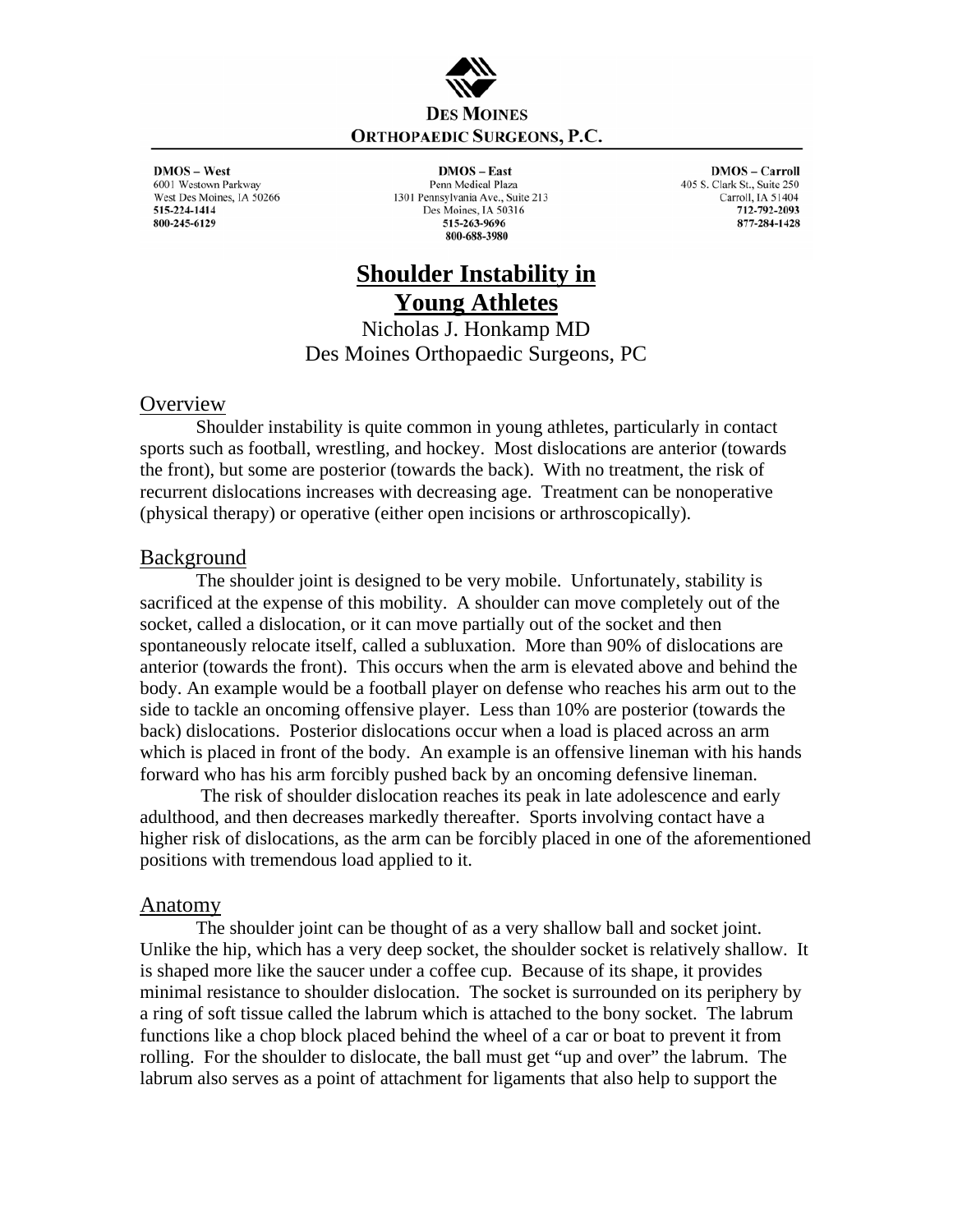

 $DMOS - West$ 6001 Westown Parkway West Des Moines, IA 50266 515-224-1414 800-245-6129

 $DMOS - East$ Penn Medical Plaza 1301 Pennsylvania Ave., Suite 213 Des Moines, IA 50316 515-263-9696 800-688-3980

**DMOS** - Carroll 405 S. Clark St., Suite 250 Carroll, IA 51404 712-792-2093 877-284-1428

shoulder joint and provide stability. Lastly, the muscles around the shoulder joint, including the rotator cuff and the deltoid, function to help maintain stability.

### Shoulder Instability

 When an athlete experiences shoulder instability (either a subluxation or a dislocation), they often feel the shoulder "go out of place." Sometimes the shoulder will spontaneously reduce itself, but other times it remains dislocated. The longer the shoulder joint remains dislocated, the more muscle spasms develop and the less likely it is to spontaneously reduce. In these instances, the athlete needs to be seen by a health care provider who can gently reduce the shoulder joint, oftentimes under sedation with medication.

 Anatomically, when the shoulder dislocates, it will often tear the labrum off its attachment to the socket, as well as stretch the shoulder ligaments that attach to the labrum. It is this damage (the torn labrum and stretched ligaments) that places the athlete at high risk for recurrent episodes of instability.

## Treatment

 There has been considerable controversy in the past among orthopaedic surgeons regarding treatment of shoulder instability. In the past, many players were treated nonoperatively with physical therapy to strengthen up the shoulder muscles in an effort to help support the shoulder and prevent recurrent instability episodes. However, studies have shown that athletes aged 20 years old or younger who experience a first-time shoulder dislocation can expect a 50-90% chance of recurrent dislocation/subluxation episodes. With recurrent dislocations, the labrum and ligaments can develop more damage as can the cartilage that covers the surface of the humeral head (the ball). Because of this high rate of recurrent instability, orthopaedic surgeons have begun to recommend surgery after a first time dislocation episode.

 In reality, the decision to pursue surgery or to rehabilitate the shoulder through physical therapy (with no surgery) depends on the individual athlete, the time point of the injury during their sport season, and the magnitude of their injury. Dislocations which require reduction by a physician with sedation often signify a worse injury. In addition, a magnetic resonance imaging (MRI) of the shoulder can also help to determine the severity of the injury.

 Non-operative treatment with physical therapy involves a short period of time in a sling (typically 2 weeks or less), followed by exercises to gradually regain range-ofmotion and strength in the shoulder. The time period to return to athletics is variable, but usually 2-6 weeks. Operative treatment involves either an open incision or an arthroscopic procedure to fix the labrum back on the bony socket and possibly retighten any stretched ligaments. Patients then undergo a similar physical therapy program to